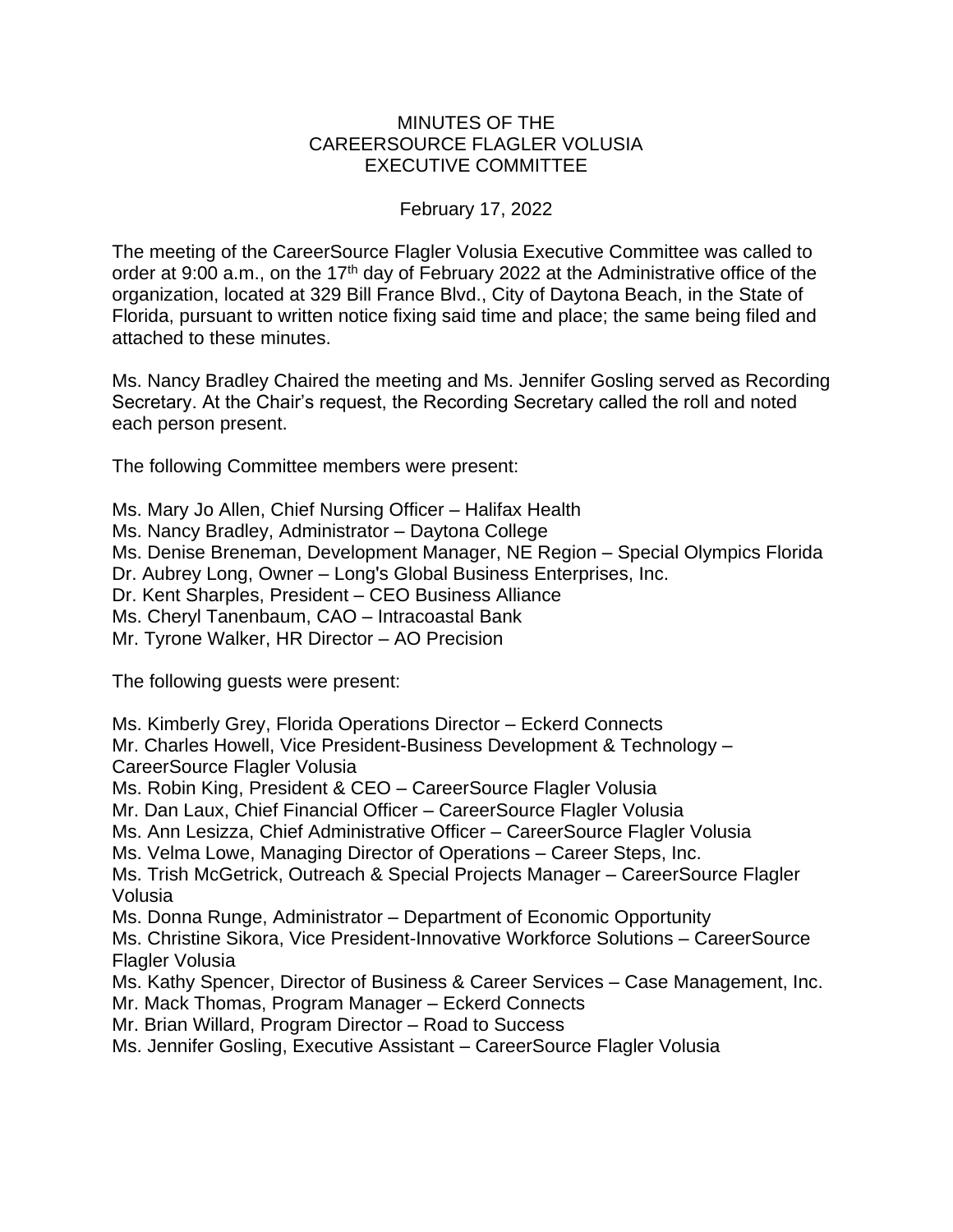| <b>Item and Discussion</b>                                                                                                                                                                                                                                                                                                                                                                                                                                                                                       | <b>Vote</b>     | Abstain |
|------------------------------------------------------------------------------------------------------------------------------------------------------------------------------------------------------------------------------------------------------------------------------------------------------------------------------------------------------------------------------------------------------------------------------------------------------------------------------------------------------------------|-----------------|---------|
| <b>Approval of the Minutes</b>                                                                                                                                                                                                                                                                                                                                                                                                                                                                                   | <b>APPROVED</b> |         |
| The Committee reviewed and unanimously approved the October<br>28, 2021 meeting minutes.                                                                                                                                                                                                                                                                                                                                                                                                                         |                 |         |
| <b>March Board Meeting Agenda &amp; Speaker</b>                                                                                                                                                                                                                                                                                                                                                                                                                                                                  |                 |         |
| The Committee reviewed the March 25, 2022 Board meeting<br>agenda. Ms. Robin King advised that the Department of Economic<br>Opportunity (DEO) would present their annual performance review<br>via the web. To ensure that enough time is allotted for their<br>presentation, Ms. King recommended making DEO the sole guest<br>speaker for the meeting. The Committee concurred.                                                                                                                               |                 |         |
| <b>Policy Review</b>                                                                                                                                                                                                                                                                                                                                                                                                                                                                                             |                 |         |
| Ms. Bradley advised that the policies sent to the Committee in the<br>agenda packet would be presented at the March Board meeting for<br>approval. She asked the Committee to reach out to Ms. Ann Lesizza<br>or Ms. Robin King if they have any questions.                                                                                                                                                                                                                                                      |                 |         |
| <b>Monitoring Outcomes</b>                                                                                                                                                                                                                                                                                                                                                                                                                                                                                       |                 |         |
| Ms. Christine Sikora presented the preliminary results of the fiscal<br>and programmatic monitoring that took place in October 2021. She<br>noted that several programs had no findings and there were less<br>findings overall when compared to last year. Ms. Sikora reported<br>that a corrective action plan was submitted to DEO which<br>addressed all issues noted. She stated that DEO's report at the<br>March Board meeting would provide a more in-depth look at the<br>outcomes of their monitoring. |                 |         |
| <b>Business Development Committee Report</b>                                                                                                                                                                                                                                                                                                                                                                                                                                                                     |                 |         |
| Mr. Tyrone Walker reported on the activities and discussions at the<br>February 11 <sup>th</sup> Committee meeting. He advised that Dr. Aubrey Long<br>would be focusing on his role as a Board Officer, and Ms. Mary Jo<br>Allen would be taking his place as Co-Chair for the Committee.                                                                                                                                                                                                                       |                 |         |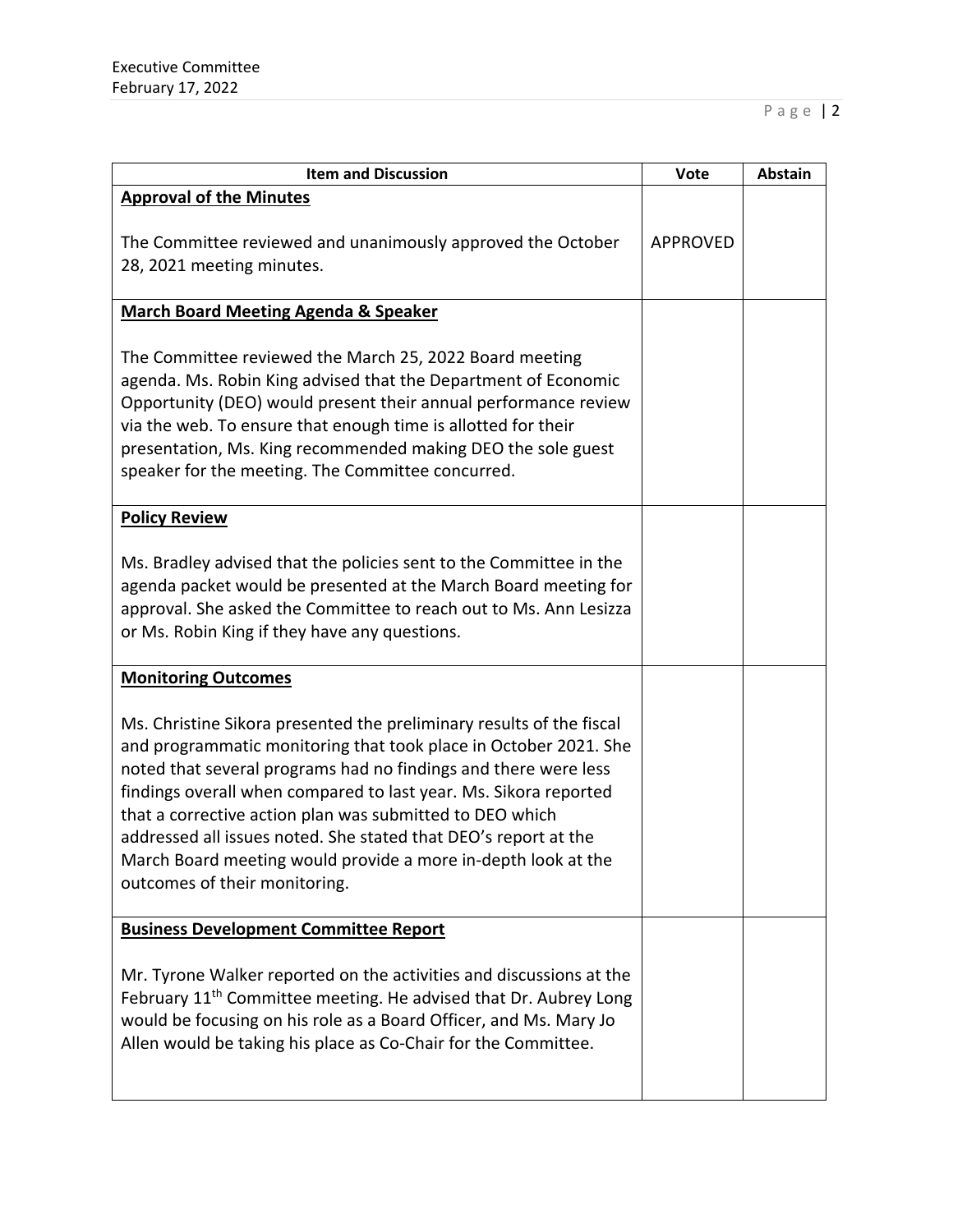| <b>President &amp; CEO's Updates</b>                                                                                                                                                                                                                                                                                                                                                                                                                   |  |
|--------------------------------------------------------------------------------------------------------------------------------------------------------------------------------------------------------------------------------------------------------------------------------------------------------------------------------------------------------------------------------------------------------------------------------------------------------|--|
| Ms. King reported that the Career Centers will be fully open to the<br>public beginning in March. She advised that the State's<br>unemployment verification system ID.me continued to be a major<br>issue for customers. Ms. King stated that local workforce<br>development boards have asked the State for an easier method of<br>retrieving 1099 forms for customers.                                                                               |  |
| Ms. King requested that any Committee members who serve on<br>the Board contact her if they anticipate using workforce services in<br>the coming year. She stated that she would begin drafting master<br>agreements soon.                                                                                                                                                                                                                             |  |
| The Committee was provided an update on the Linkages to<br>Equitable & Enhanced Access to Prosperity (LEEAP) program grant.<br>The grant provides entrepreneurial training to zip codes 32114 and<br>32110, and the Spring Hill area of DeLand. Ms. King advised that<br>Mr. Charlie Howell is currently in the process of becoming a Master<br>Facilitator so that CareerSource Flagler Volusia can train others in<br>the community as facilitators. |  |
| Ms. King discussed the Board terms. Instead of having members<br>come off the Board early, she recommended inactive members<br>who do not wish to renew their terms be removed first. The<br>Committee agreed.                                                                                                                                                                                                                                         |  |
| <b>Other Comments</b>                                                                                                                                                                                                                                                                                                                                                                                                                                  |  |
| Ms. Bradley asked if there were any comments or other business<br>from the Committee. No comments were made.                                                                                                                                                                                                                                                                                                                                           |  |
| <b>CEO Evaluation</b>                                                                                                                                                                                                                                                                                                                                                                                                                                  |  |
| Ms. King provided the Committee with data on performance<br>measures, staff internal survey results, and her activities<br>throughout the year. Ms. King and all staff except for the recording<br>secretary were asked to leave the room while the Committee<br>discussed compensation. Dr. Kent Sharples presented information<br>on competitive wages for President & CEOs, both locally and                                                        |  |